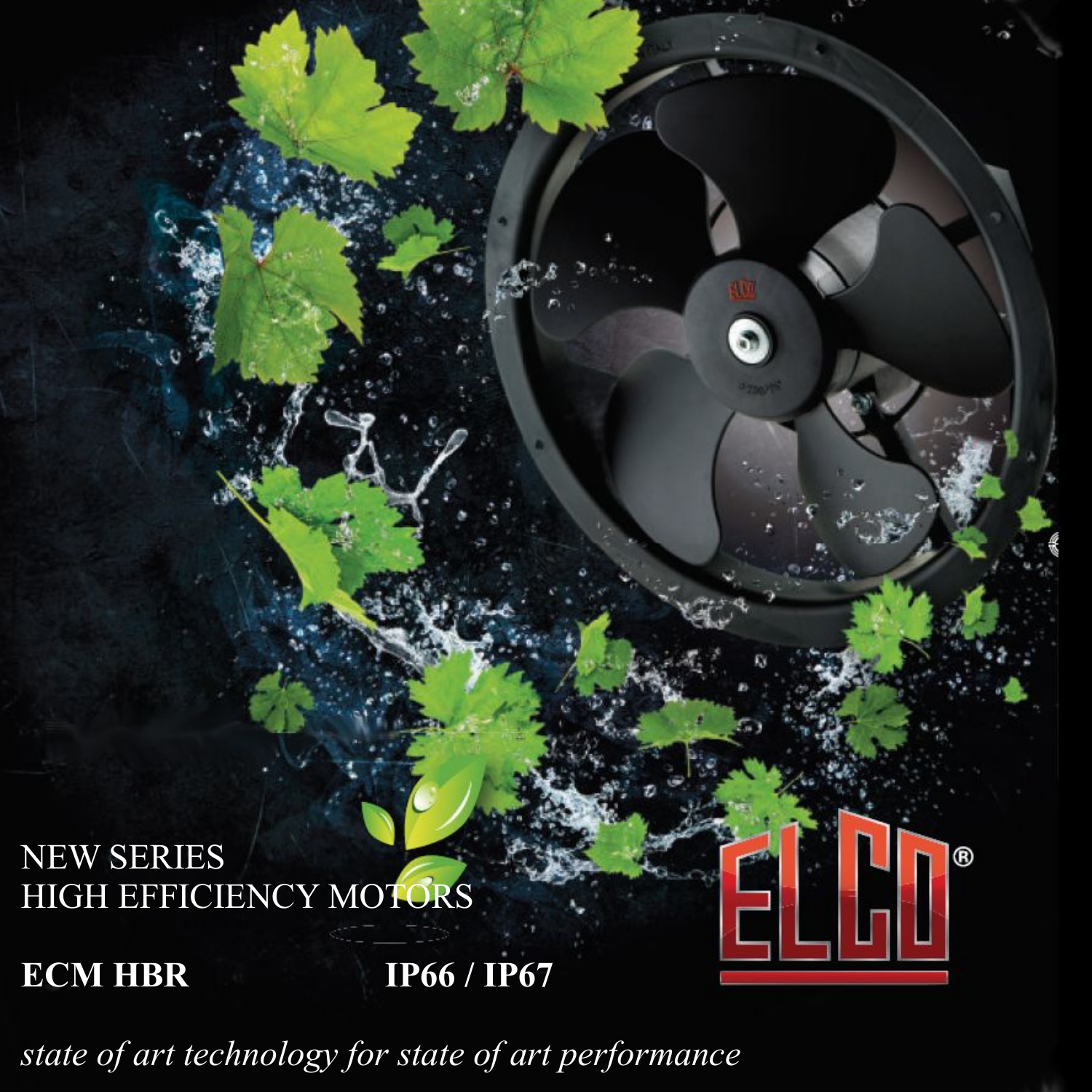DROP-IN REPLACEMENT ECM HBR motors are high efficiency drop-in replacements of the traditional shaded-pole ones Can use all the same accessories such as brackets, fans, rings and guards, with no-extra work and cost to the full benefit of fast and convenience.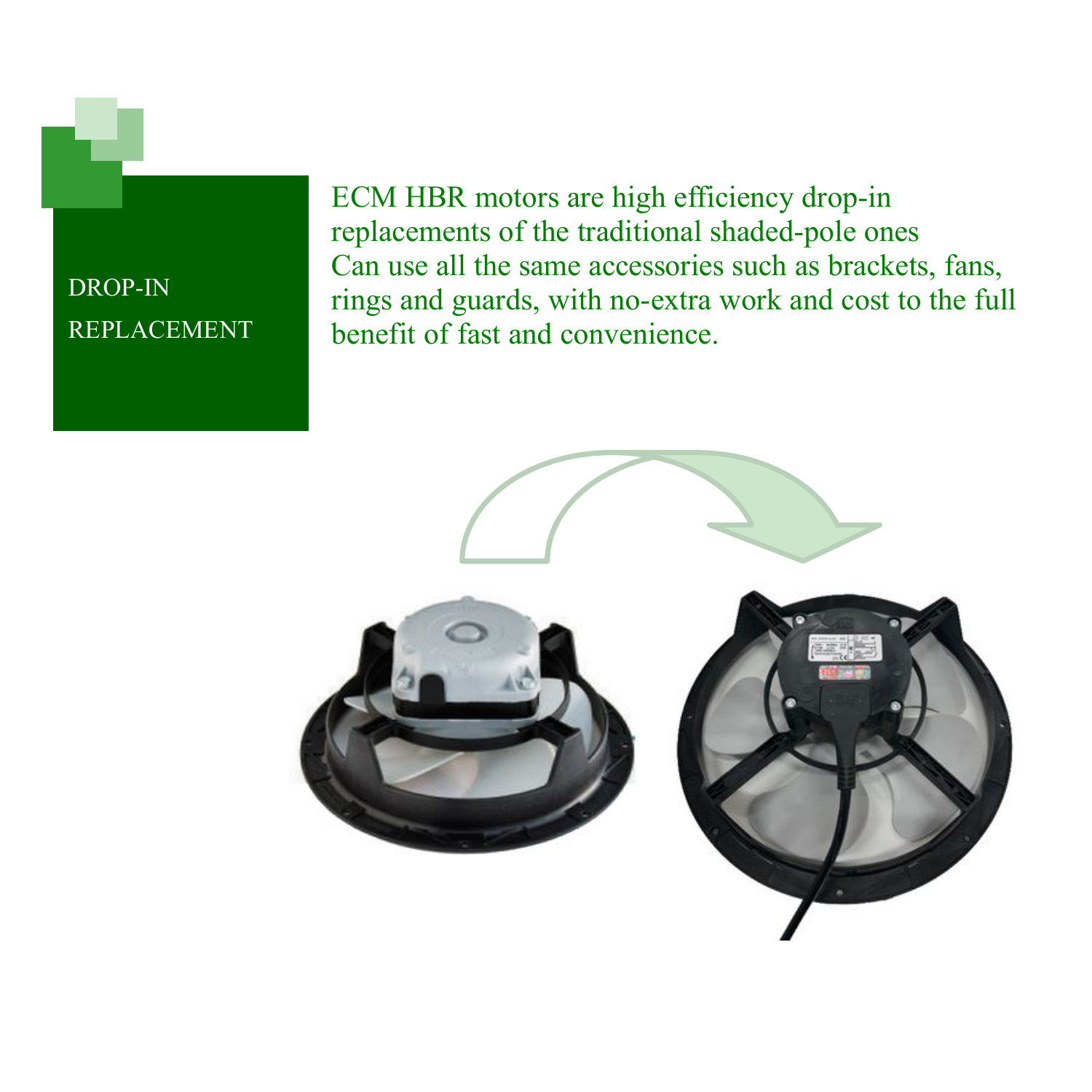ENERGY SAVING **MOTORS** AND FAN FOR REFRIGERATION

Elco developed and realised a high efficiency motor where its prerequisite was to save most of energy compared to shaded-pole motor.

ECM HBR motors presents efficiency rates up to 72%. When used to move cold air at evaporators, ECM HBR motor is able to reduce the load of the compressor and thus its operating time, allowing further energy savings. The sensible energy saving widely compensates the greater cost of ECM HBR motors, with pay-back in just few months.

#### *The advantages respect to shaded-pole solution are:*

- *High efficiency, up to 72%*
- *IP66 / IP67 protection versions*
- *Reduced depth compared to shaded-pole motors*
- *Drop-in replacement with the Elco N series*
- *Possibility to use the Standard accessories.*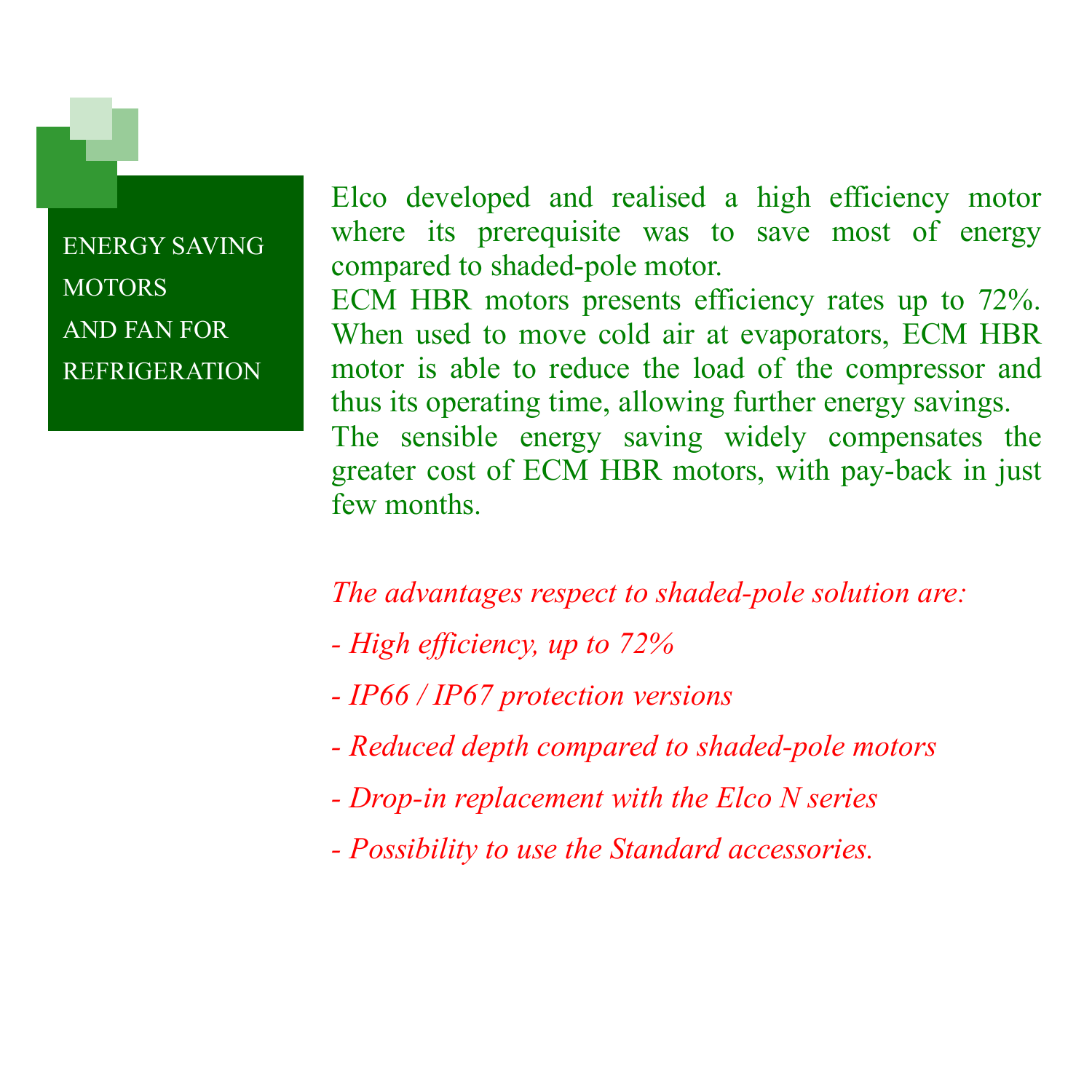GENERAL **SPECIFICATIONS**  HBR motors can be universally applied,but are particularly suited to the refrigeration and ventilation industry, especially refrigerated display cases, freezers, drink dispensers and small condensers.

The motor is available in two sizes in relation to the power request and the fans mounted, from 154 mm to 254 mm, in Aluminium or plastic, with different pitches.

| Motor                 | 230 V - 50/60 Hz - IP66/67           |                                            |  |  |  |  |  |
|-----------------------|--------------------------------------|--------------------------------------------|--|--|--|--|--|
| Connection            | by two-lead cable                    |                                            |  |  |  |  |  |
| Rotation              | Counter clock wise looking the shaft |                                            |  |  |  |  |  |
| Mounting position     |                                      | any                                        |  |  |  |  |  |
| <b>Ball bearings</b>  |                                      |                                            |  |  |  |  |  |
| Operating temperature |                                      | $-30^{\circ}$ C + 60 $^{\circ}$ C          |  |  |  |  |  |
| Speed                 | $1400$ rpm                           |                                            |  |  |  |  |  |
| Approvals             |                                      | CE, CCC, EAC, ATEX. RoHS                   |  |  |  |  |  |
| <b>Standards</b>      |                                      | EN 60335-1 EN 61000-3-2 + A1/A2 EN 55014-1 |  |  |  |  |  |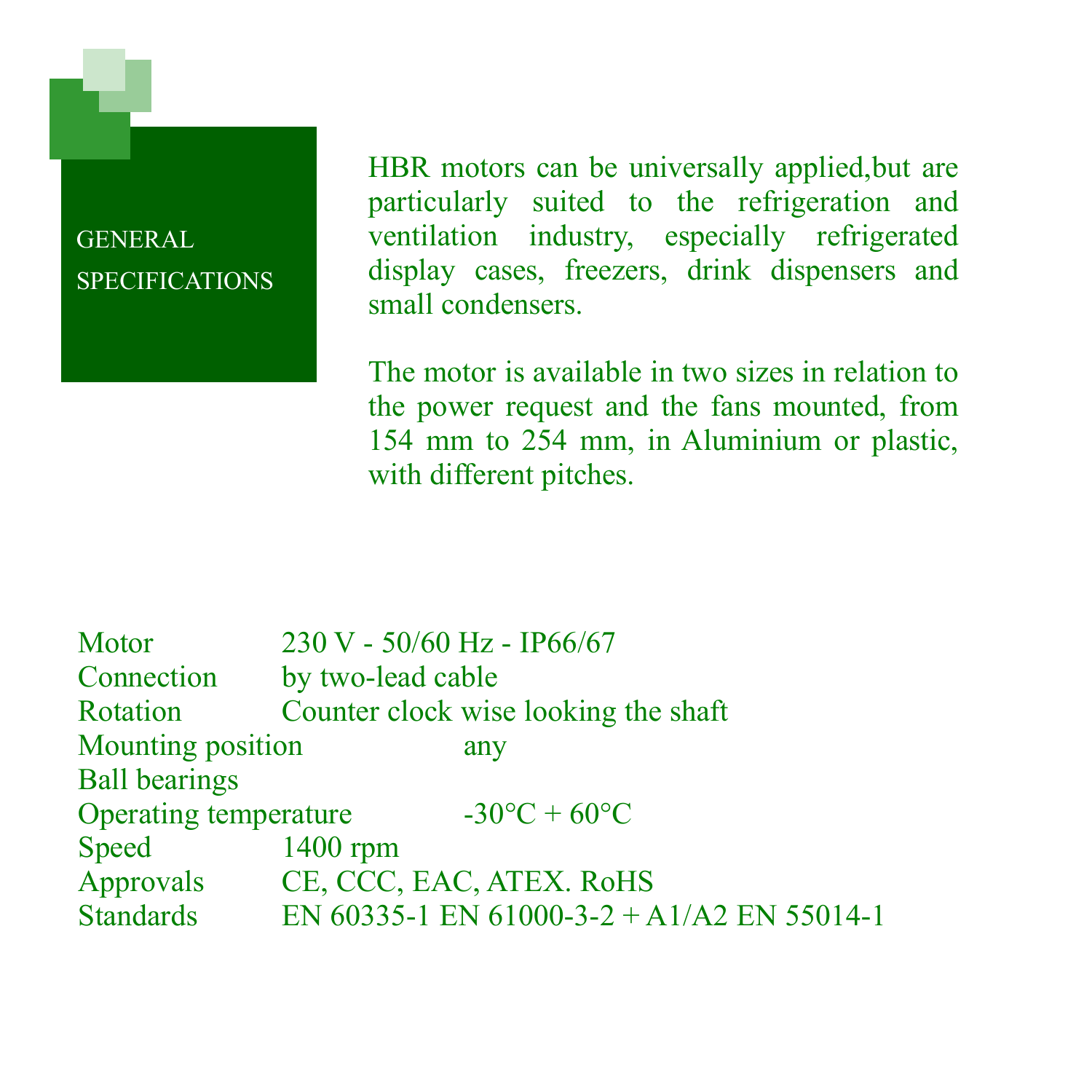**COMPATIBILITY** TABLE WITH ELCO BLADES

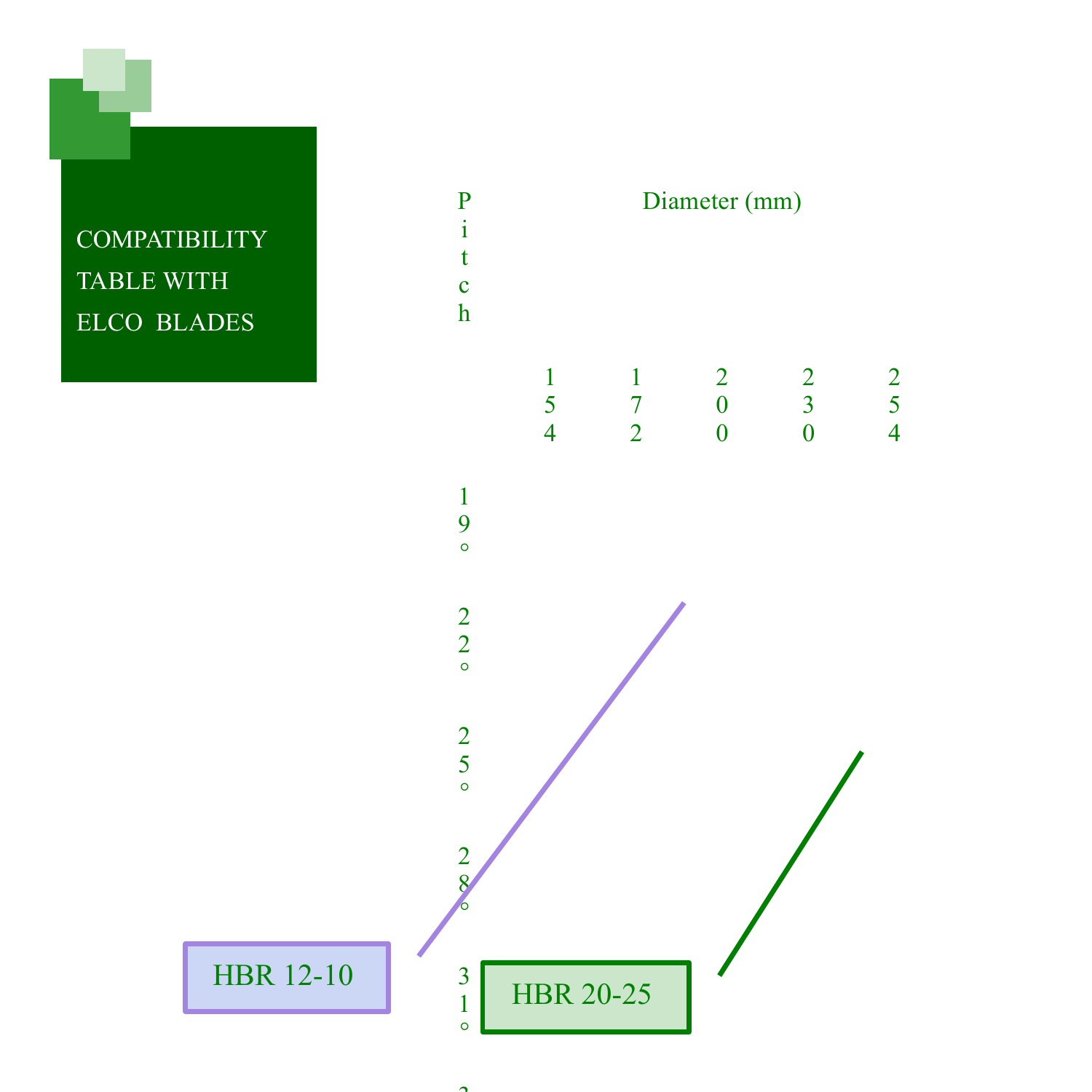DIMENSIONS

|                 | <b>HBR 12-</b><br>10 | <b>HBR 20-</b><br>25 |  |  |
|-----------------|----------------------|----------------------|--|--|
| $A \text{[mm]}$ | 81                   | 96                   |  |  |
| $B \text{[mm]}$ | 46                   | 46                   |  |  |



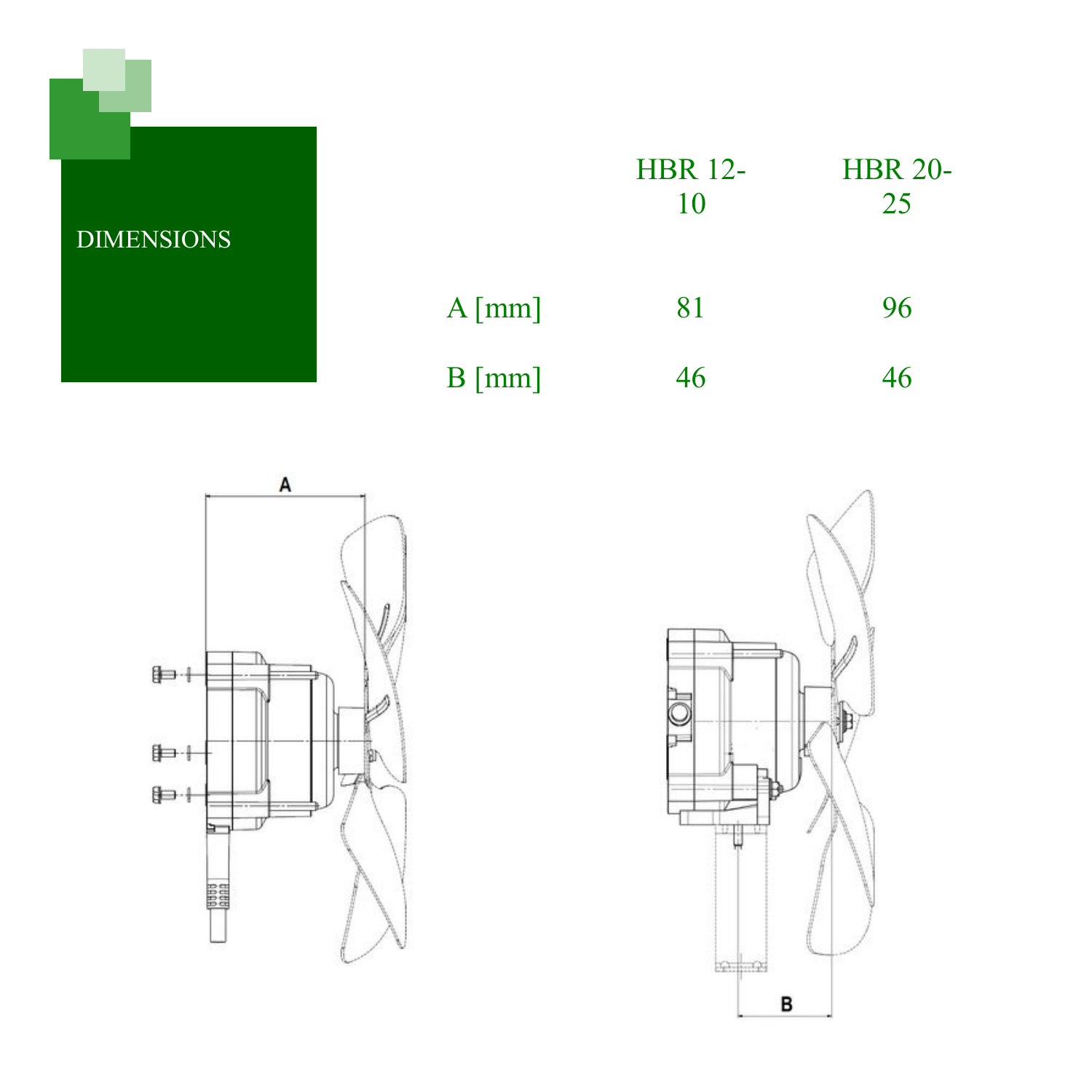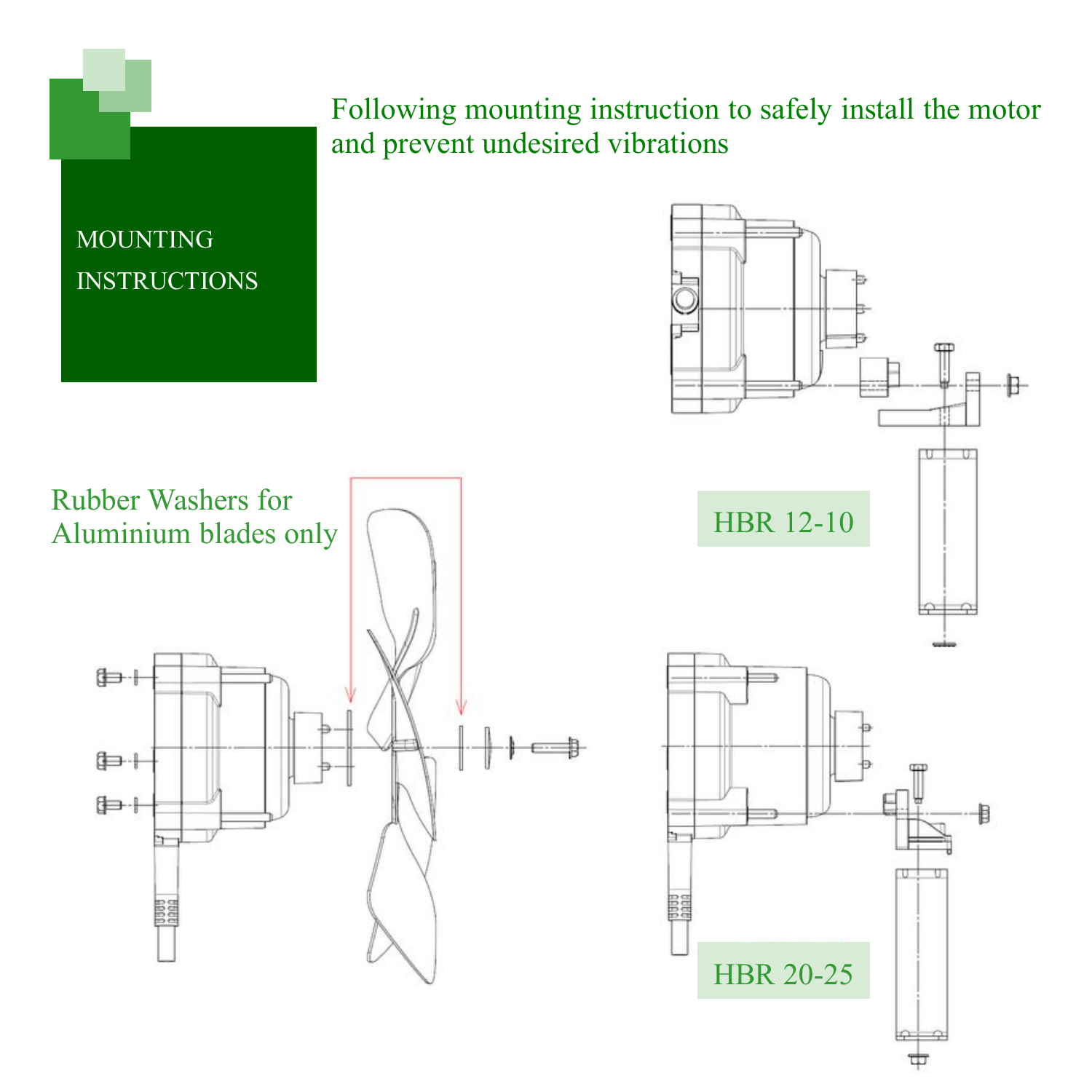Adhering to the operating instructions is a prerequisite for faultfree operating and fulfillment if any right to claim under warranty.

Read the operating instructions before you start working with the unit. No paying attention to these warnings and instructions may lead to malfunctions and failures or may seriously endanger human life.

You must comply with the information contained in these operating instructions to ensure safe operating of the electric motors and to achieve the specified product characteristics and performance features. Regal Beloit Italy does not assume liability for injury or damage to equipment or property resulting from nonobservance of these operating instructions. In such case, any liability for defects is excluded.

*Copyright notice: Regal Beloit Italy. All right reserved Any reproduction, modification, distribution or unintended use, in whole or in part, is prohibited.* 

ECM different type ventilators are not ready-to-use products, but designed as components for refrigerators, air supply and air extraction. The fans may only be operated when they are installed as intended, and when safety is ensured by safety equipment according to EN 60335-1 for by other protection measures

SAFETY INFORMATION



This unit should only be installed or opened by a qualified technician!

This appliance is not intended for use by persons (including children) with reduced physical, sensory or mental capabilities, or lack of experience and knowledge, unless they have been given supervision or instruction concerning use of the appliance by a person responsible for they safety.

Children should be supervised to ensure that they do not play with the appliance.

This unit is solely intended as a built-in component as per EN 60335-1, EN 60730 and should not be operated otherwise. Sufficient protection against accidental contact according to machinery directive MSR has to be safeguarded, especially for the rotating parts. Should there be a malfunction, it still has to be safeguarded that the parts breaking off or flying away cannot cause serious damage or bodily harm.

The fans are only intended for the transfer of air or airlike mixtures.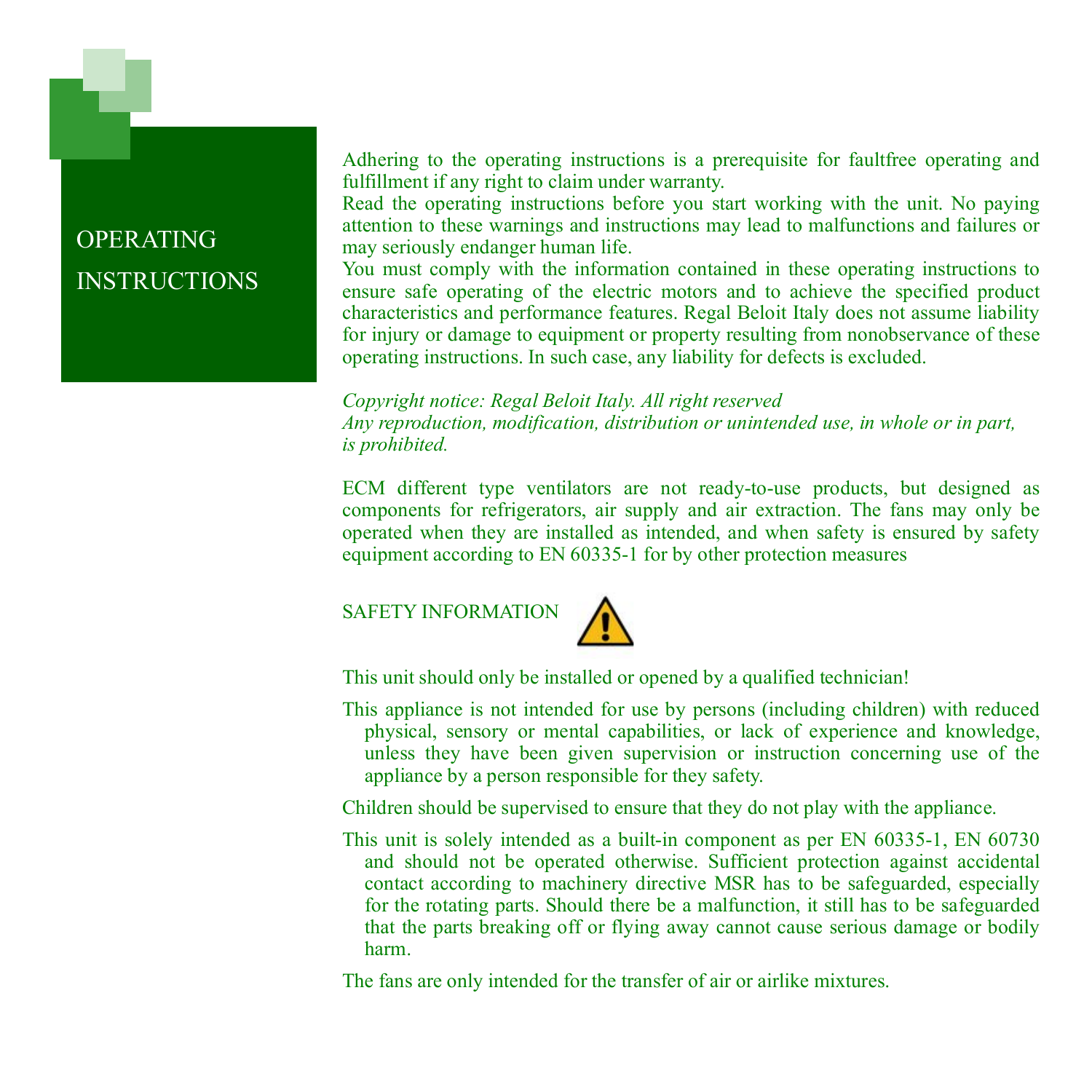The fans are only to be operated within the ranges specified on the motor name-plate or in the technical specification released by Technical Dept.

Do not make any modification, additions or conversation to the device without the approval from Regal Beloit Italy.

The unit complies with the applicable standard and regulation and meets the requirements of the Low Voltage Directive 2014/35//EU and EMC guideline 2014/30/EU.

The unit meets the following standards:

| enclose (IP code) | EN                              | 60529 |  |                 | Degree of Protection provided by |  |  |
|-------------------|---------------------------------|-------|--|-----------------|----------------------------------|--|--|
| Compatibility     | EN 55014-1&2 + EN 61000         |       |  | Electromagnetic |                                  |  |  |
|                   | Safety of household and similar |       |  | appliances (see |                                  |  |  |

the Declaration of conformity)

Stand on a rubber mat if you are working on an electrically charged device

Wait one minute after disconnecting the voltage before opening the device

Do not touch the fan blade once it is installed

When motor is powered on, it has to run after few. If not, switch off and switch on again to re-start. Always waiting few seconds to verify the functionality. In case the motor doesn't move, replace it.

Secure the device against accidental contact and make sure, when device stop, to wait until fan blade is completely stopped before working on the machine

Check fan blade fixing screw, it must not be loose.

Appliance must be use in permitted ambient temperature, see technical data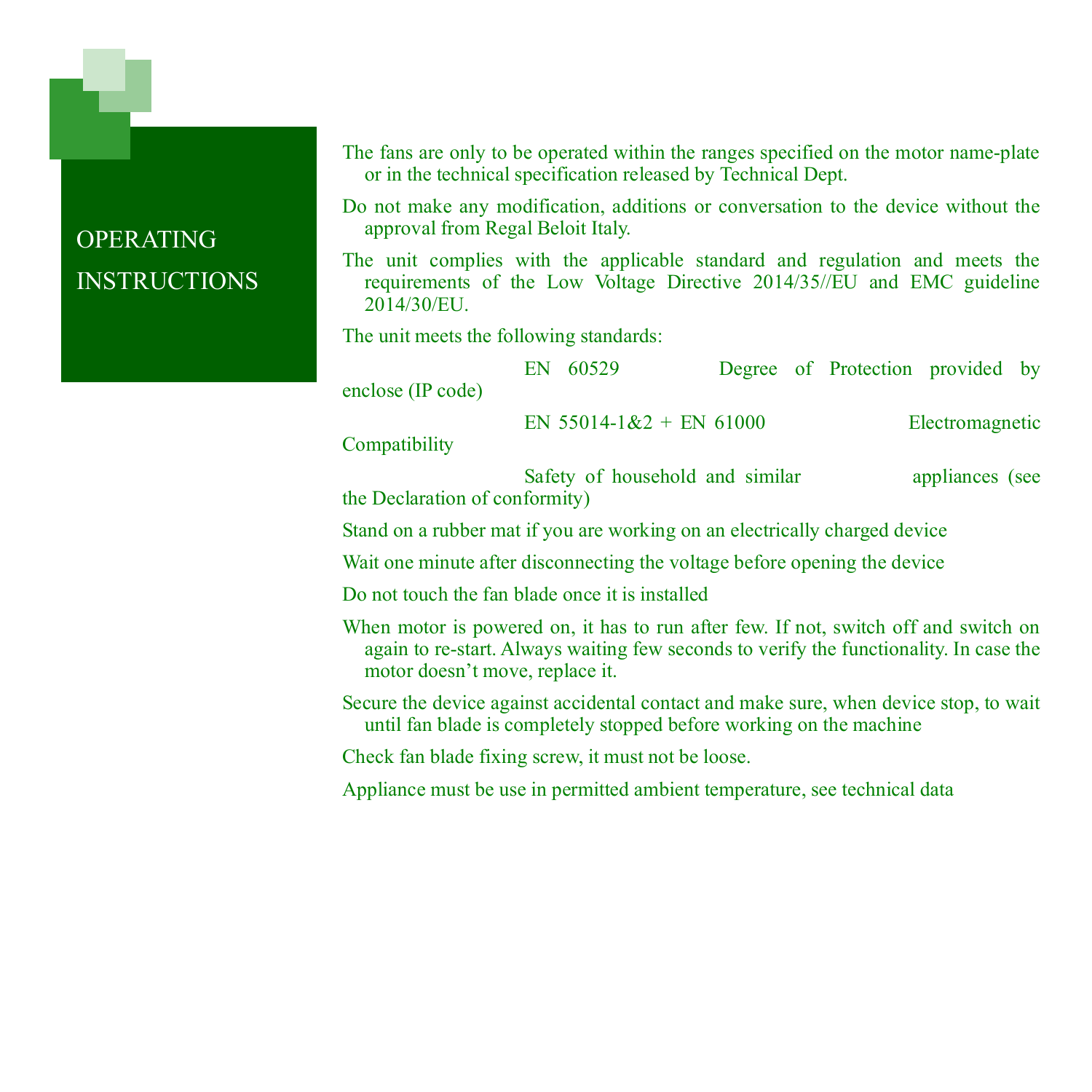



#### Connection and Start up

- Check the device for transport damage, the motor must not be installed if any damage is evidenced. Install the fan motor in accordance to your application
- Use only cables that meet the specidic installation requirements for voltage, current, insulation material, load, etc.
- Before connecting the device, ensure that the power supply voltage matches the operating voltage of the device. When fan motor is powered up, verify the correct direction of the fan blade and make sure it cannot touch any fixed part.
- When working on the fan, the operator must switch off the machine in which the fan is installed and secure it from being switch on again. Because of the embedded EMC filter used for compliance with EMC limits, idle current in the main cable can be measured even when the motor is at a standstill and the main voltage is switched on.
- Checking the connection. Make sure the power is off, check the correct fit of the cables, switch on the motor fan and verify neither cable nor the fan blade touch fixing parts. Check the appropriate fan blade to match the motors looking at the fan motor table. The correct matching depends of the motor size, fan blade diameter/pitch and fan motor speed, to avoid inappropriate combination.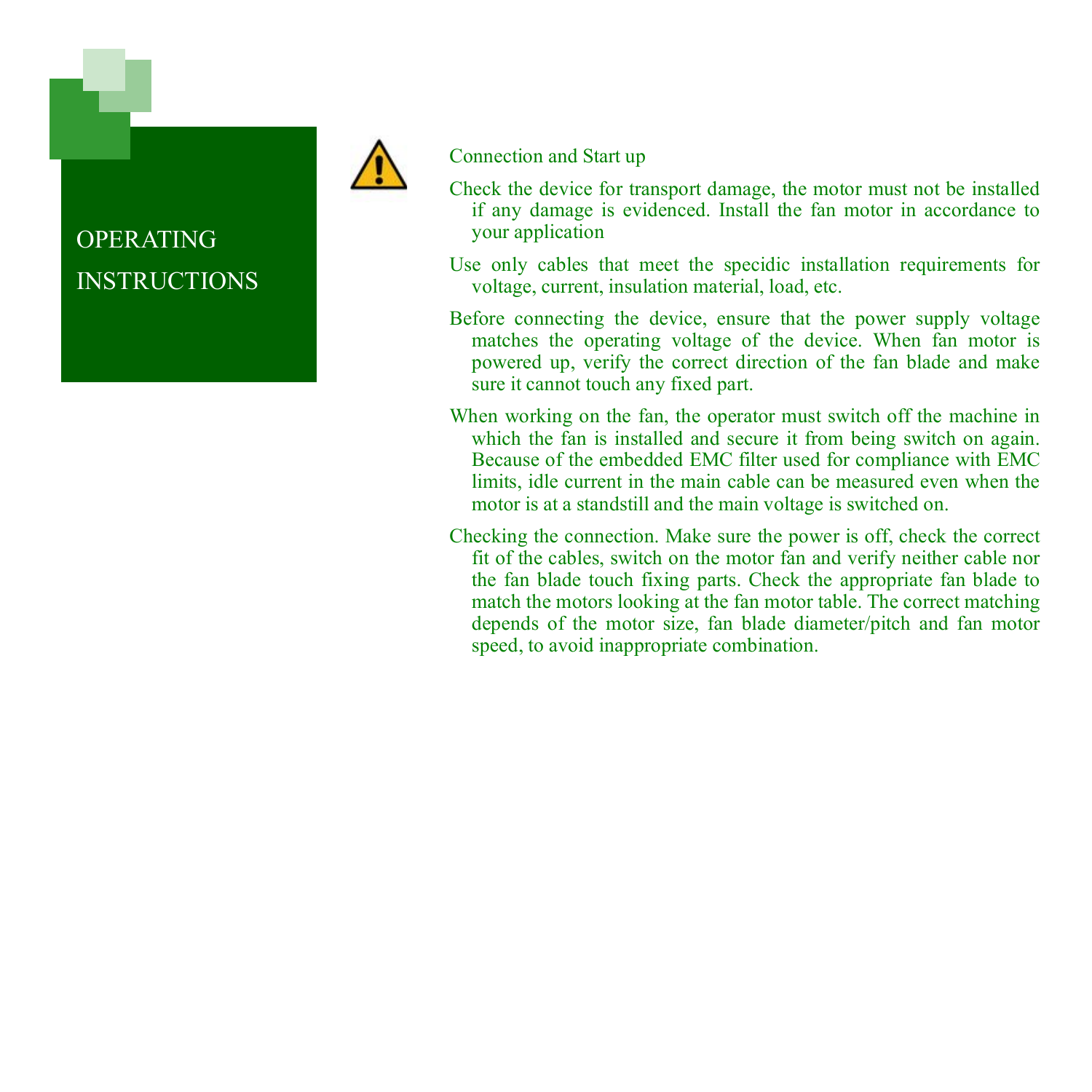#### TECHNICAL DATA

Power voltage: 230 V - single phase Frequency: 50/60 Hz No load current: 0,025 A Speed: single Operating temperature: -30°C + 60°C Application: CR ( Commercial Refrigeration ) Insulation class: B Protection degree: IP66 / IP67 Operating mode: S1, intermittent is permitted EMC immunity & emission: EN 55014-1/2 EMC harmonics: EN 61000 -3-2/3 Direction of rotation: Counter-Clockwise shaft end Locked rotor protection: via hardware & software Overload protection: fuse, hardware & software Bearings: ball bearings Motor enclosure : PA plastic Fan blade material: plastic or Alu Connection cable: two cord cable Product conforming to Standard: EN60335-1 Max. permissible ambient motor temperature( transp./storage): +80°C Min. permissible ambient motor temperature( transp./storage): -20 °C